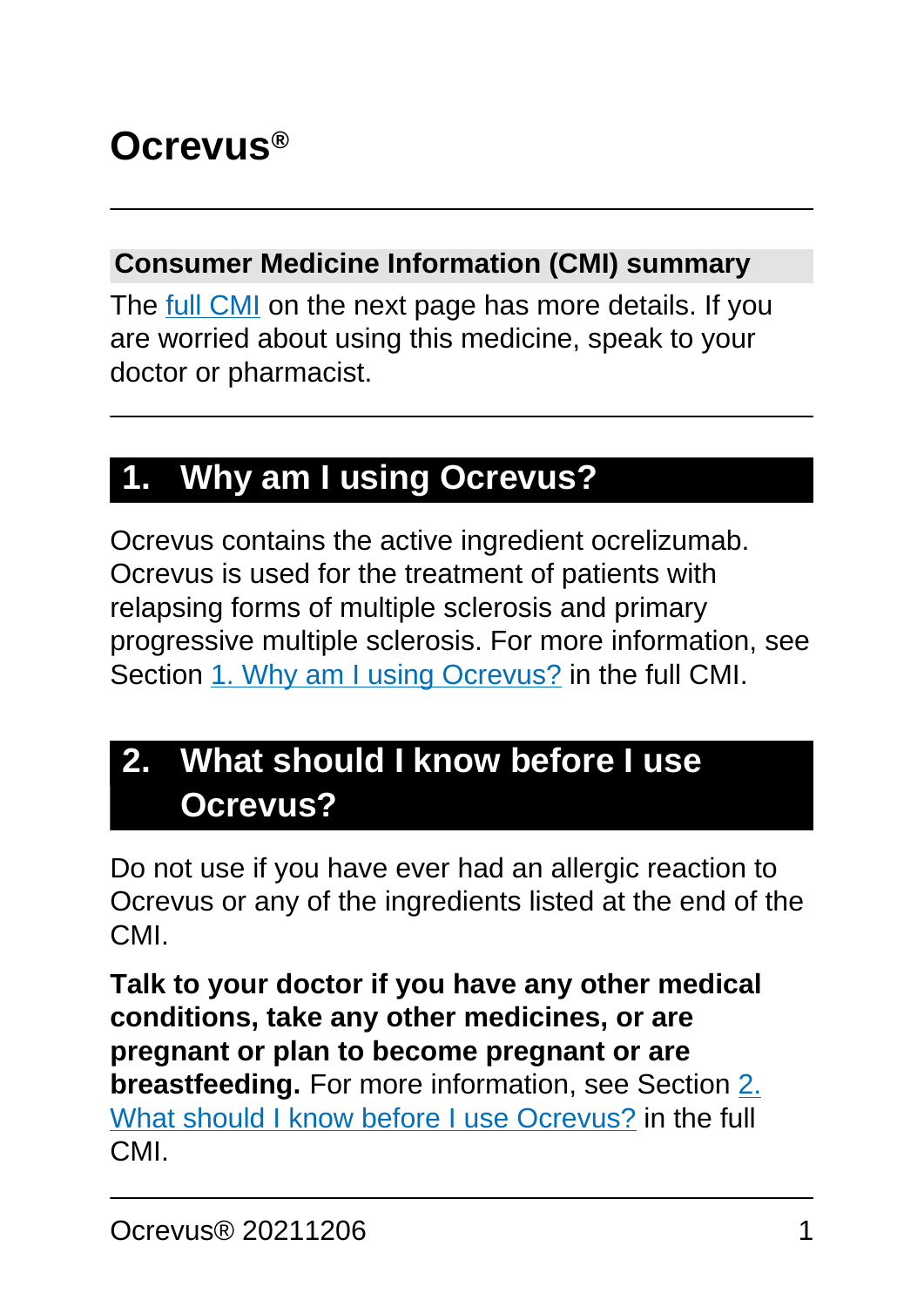# **3. What if I am taking other medicines?**

Some medicines may interfere with Ocrevus and affect how it works or Ocrevus may affect how other medicines work. A list of these medicines is in Section [3. What if I](#page-7-0) [am taking other medicines?](#page-7-0) in the full CMI.

### **4. How do I use Ocrevus?**

Your doctor or nurse will administer your Ocrevus dose as an intravenous infusion. The dose is 600 mg every 6 months. Your first 600 mg dose will be given as 2 separate infusions (300 mg each), given 2 weeks apart. Thereafter, you will receive a single infusion dose of 600mg, every 6 months. More information can be found in Section [4. How do I use Ocrevus?](#page-8-0) in the full CMI.

# **5. What should I know while using Ocrevus?**

| Things you should do | • Remind any doctor,<br>dentist or pharmacist<br>you visit that you are<br>using Ocrevus.<br>• Tell your doctor or<br>nurse if you have any<br>signs and symptoms of<br>infection or any signs<br>or symptoms of infusion |
|----------------------|---------------------------------------------------------------------------------------------------------------------------------------------------------------------------------------------------------------------------|
|                      |                                                                                                                                                                                                                           |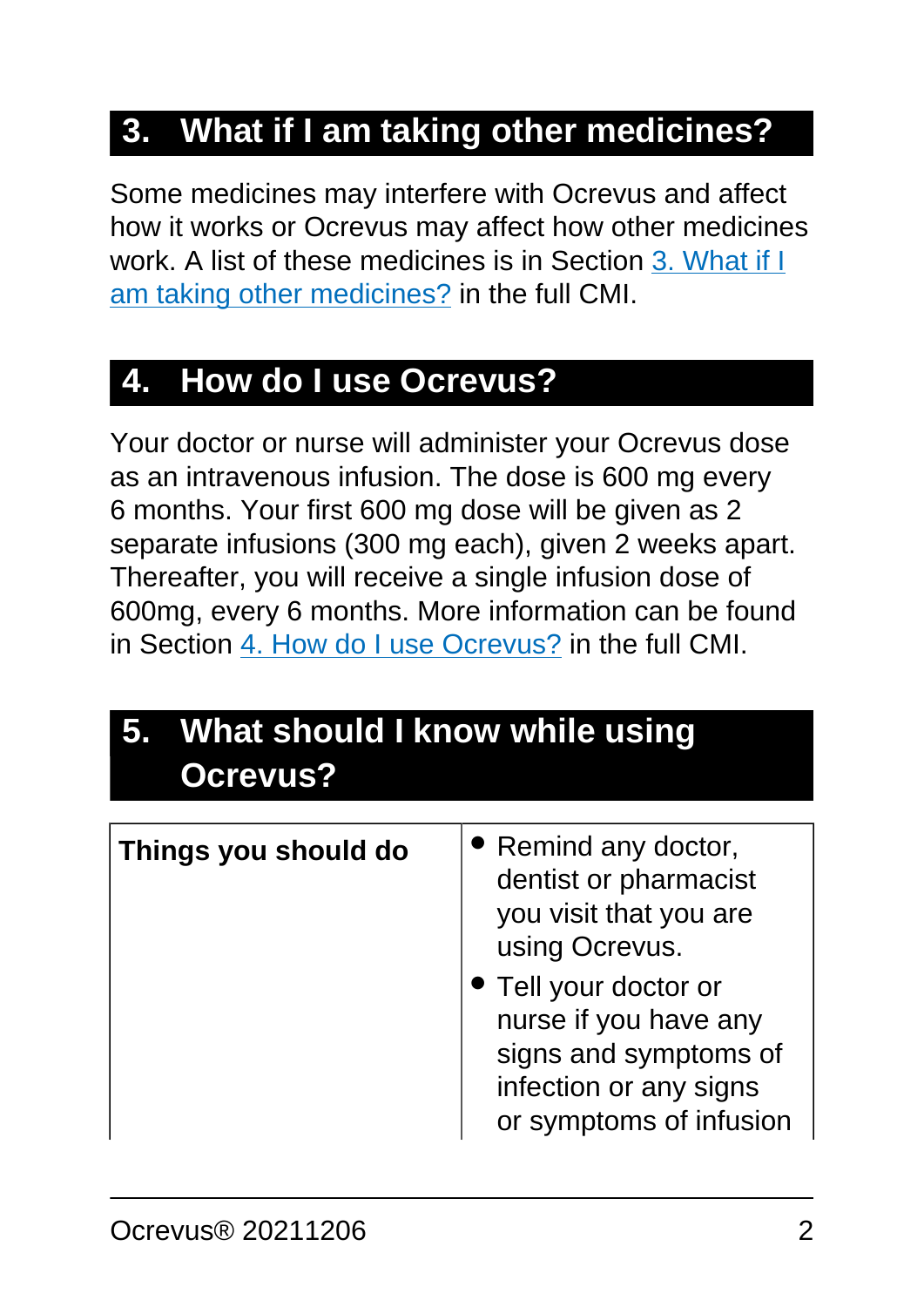|                                     | related reaction or<br>allergic reaction.<br>• Tell your doctor if you<br>plan to receive or have<br>received a vaccine.<br>• Avoid becoming<br>pregnant by using<br>contraception during<br>treatment with Ocrevus<br>and for at least 6<br>months after your last<br>infusion. Discontinue<br>breastfeeding while<br>you are treated with<br>Ocrevus.<br>Tell your doctor<br>immediately if you<br>think your condition<br>is getting worse, or if<br>you, your partner or<br>caregiver notice any<br>new symptoms that<br>you may have such as<br>changes in movement or<br>behaviour. |
|-------------------------------------|-------------------------------------------------------------------------------------------------------------------------------------------------------------------------------------------------------------------------------------------------------------------------------------------------------------------------------------------------------------------------------------------------------------------------------------------------------------------------------------------------------------------------------------------------------------------------------------------|
| Things you should not<br>do         | Do not stop using this<br>medicine without talking<br>to your doctor first.                                                                                                                                                                                                                                                                                                                                                                                                                                                                                                               |
| <b>Driving or using</b><br>machines | $\bullet$ It is not known if<br>Ocrevus will influence                                                                                                                                                                                                                                                                                                                                                                                                                                                                                                                                    |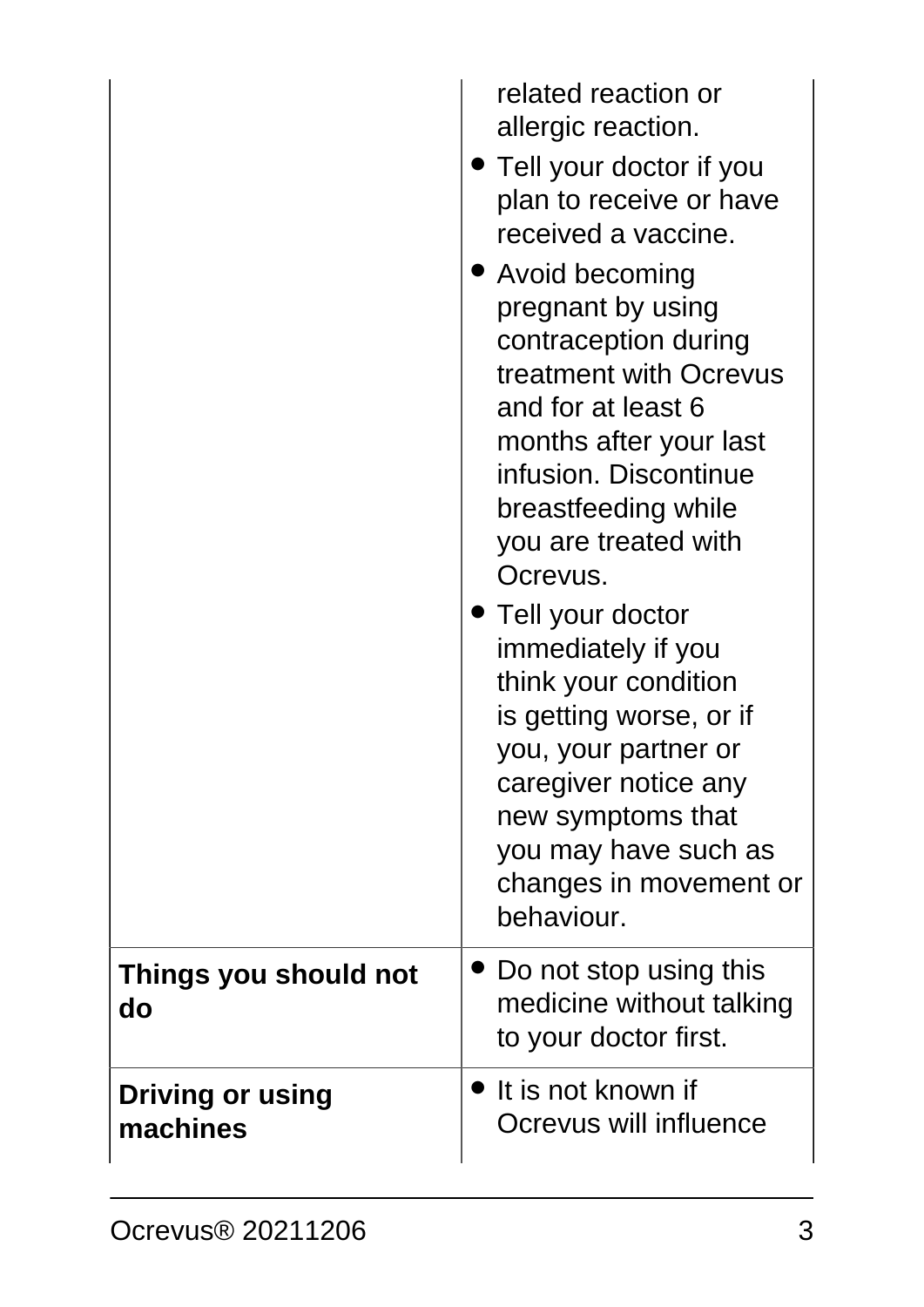|                                       | your ability to drive or<br>use machines.                                                       |
|---------------------------------------|-------------------------------------------------------------------------------------------------|
| <b>Looking after your</b><br>medicine | • Refrigerate, do not<br>freeze. Store between<br>$2^{\circ}$ C and $8^{\circ}$ C.              |
|                                       | • Keep the vial in the<br>carton to protect it from<br>light. Keep out of reach<br>of children. |

For more information, see Section [5. What should I know](#page-10-0) [while using Ocrevus?](#page-10-0) in the full CMI.

### **6. Are there any side effects?**

All medicines can have side effects. If they do occur, they are usually minor and temporary. Do not be alarmed by this list. You may not experience any of them. Common side effects include infusion related reactions and some types of infections. Infusion related reactions and infections can be serious or less serious. Allergic reactions such as swelling of the face, lips, tongue or throat, trouble breathing, chest tightness, wheezing, coughing, and asthma that becomes worse, are serious side effects.

For more information, including what to do if you have any side effects, see Section [6. Are there any side](#page-12-0) [effects?](#page-12-0) in the full CMI.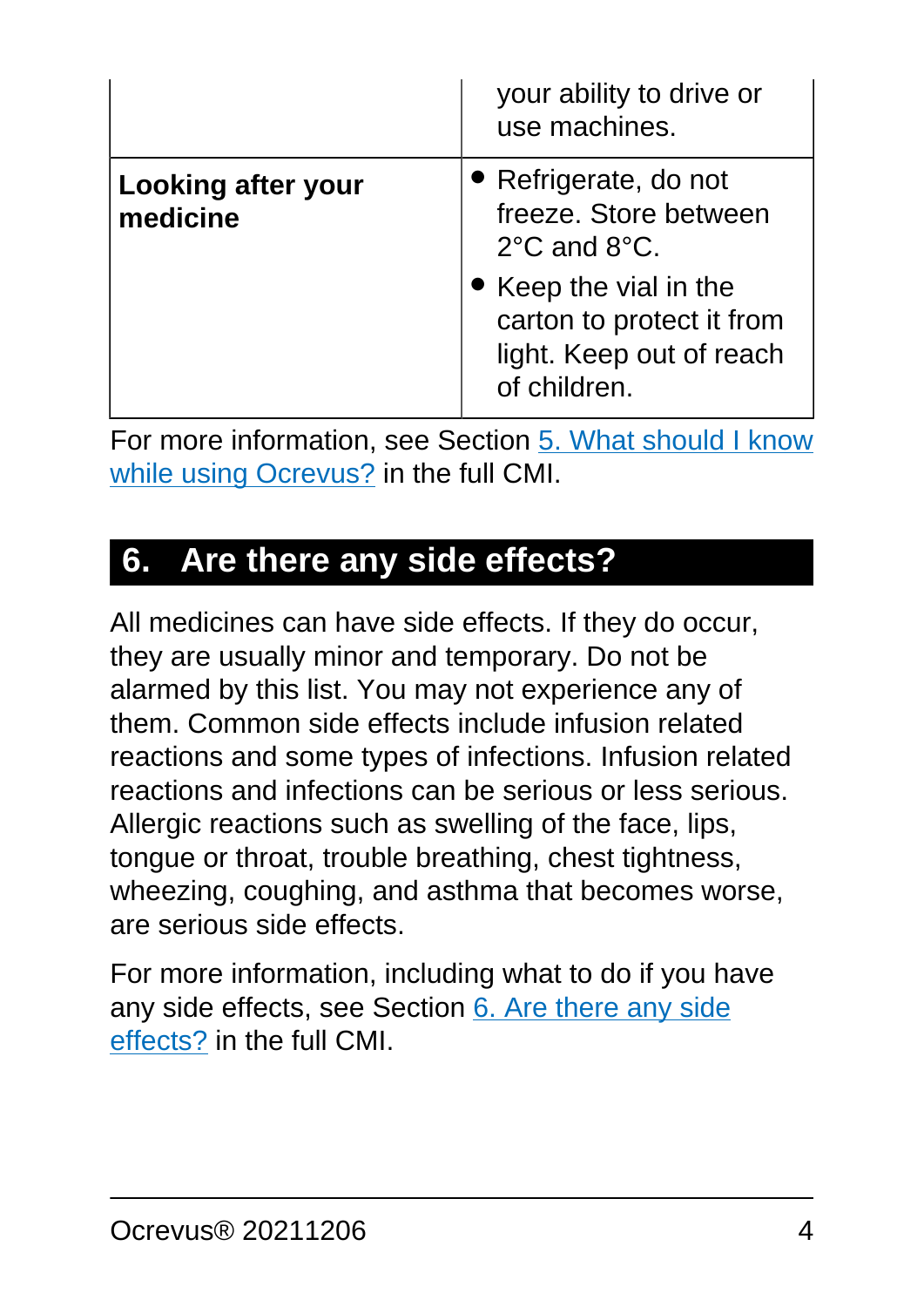# <span id="page-4-0"></span>**Ocrevus®** (pronounced oak-rev-us)

#### **Active ingredient:** ocrelizumab

#### **Consumer Medicine Information (CMI)**

This leaflet provides important information about using Ocrevus. **You should also speak to your doctor or pharmacist if you would like further information or if you have any concerns or questions about using Ocrevus.**

#### **Where to find information in this leaflet:**

- [1. Why am I using Ocrevus?](#page-4-1)
- [2. What should I know before I use Ocrevus?](#page-4-1)
- [3. What if I am taking other medicines?](#page-7-0)
- [4. How do I use Ocrevus?](#page-8-0)
- [5. What should I know while using Ocrevus?](#page-10-0)
- [6. Are there any side effects?](#page-12-0)
- [7. Product details](#page-16-0)

# <span id="page-4-1"></span>**1. Why am I using Ocrevus?**

#### **Ocrevus contains the active ingredient ocrelizumab.**

Ocrevus is a monoclonal antibody. Antibodies are proteins, produced naturally in the body, which help the immune system by specifically recognising and binding to proteins found on target cells. Monoclonal antibodies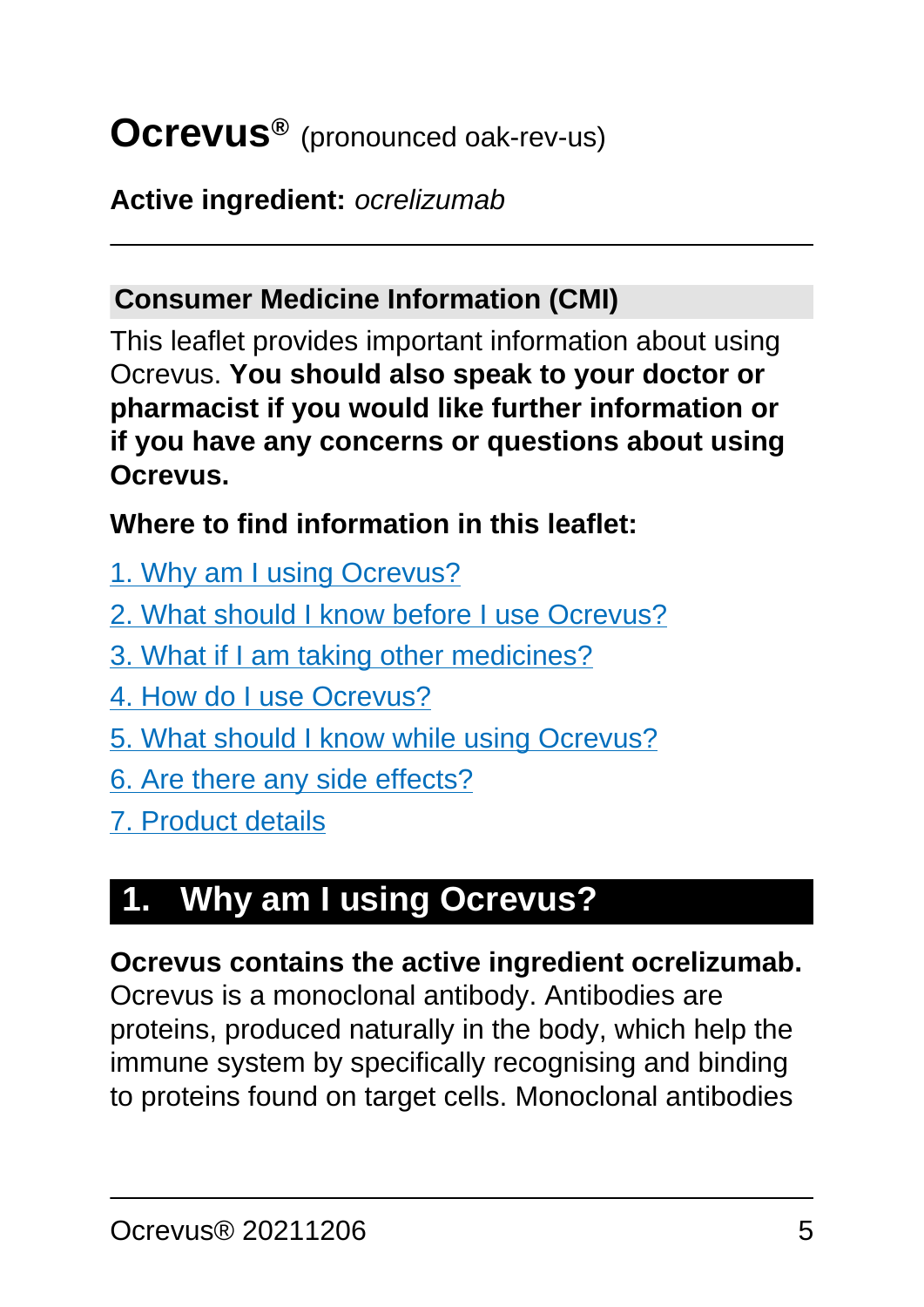are designed to work like natural antibodies so that they can target specific proteins involved in disease.

#### **Ocrevus is used to treat patients with relapsing forms of multiple sclerosis (MS) and primary progressive multiple sclerosis.**

Ocrevus works on a type cell of the immune system called B-cells, which play a role in multiple sclerosis. By targeting specific B cells, Ocrevus may reduce inflammation and attacks to the nervous system. Ocrevus can decrease the number of flare-ups (relapses) and slow the worsening of relapsing forms of multiple sclerosis. It can also reduce the worsening of primary progressive multiple sclerosis.

# **2. What should I know before I use Ocrevus?**

# **Warnings**

### **Do not use Ocrevus if:**

- you are allergic to ocrelizumab, or any of the ingredients listed at the end of this leaflet.
- Always check the ingredients to make sure you can use this medicine.

### **Check with your doctor if you:**

• have any signs and symptoms of infection. You should not have your infusion until the infection is resolved.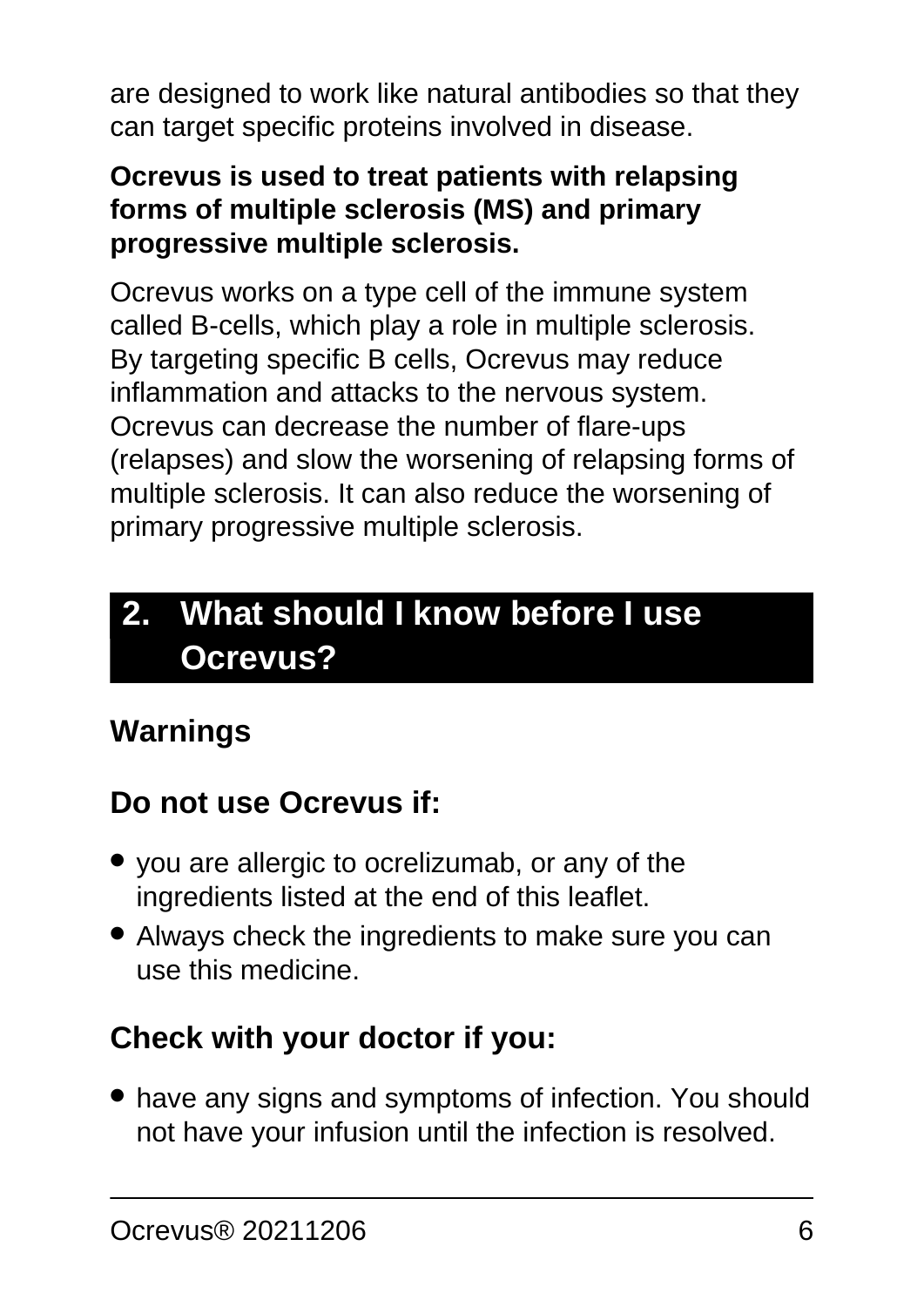- have ever had hepatitis B or are a carrier of the hepatitis B virus. Before you start using Ocrevus, your doctor will check if you have or are at risk of having hepatitis B infection to decide if you can use Ocrevus and if they may need to monitor you during your treatment with Ocrevus.
- have, or have ever had, cancer. Some type of medicines that work on the immune system may increase the risk of some cancers.
- intend to have or have had immunisation with any vaccine. Some types of vaccines (called 'live' or 'liveattenuated') should not be given at the same time as Ocrevus and in the months after you receive Ocrevus. Your doctor will check if you should have any vaccines before you receive Ocrevus. Ocrevus may affect your normal response to a vaccine.
- are allergic to any other medicines or substances.
- have any other medical conditions.
- take any medicines for any other condition.

During treatment, you may be at risk of developing certain side effects. It is important you understand these risks and how to monitor for them. See additional information under Section [6. Are there any side effects](#page-12-0)?

# **Pregnancy**

Tell your doctor if you are pregnant or intend to become pregnant.

### **You should avoid becoming pregnant. If you are able to become pregnant, you should use effective contraceptive methods during treatment with**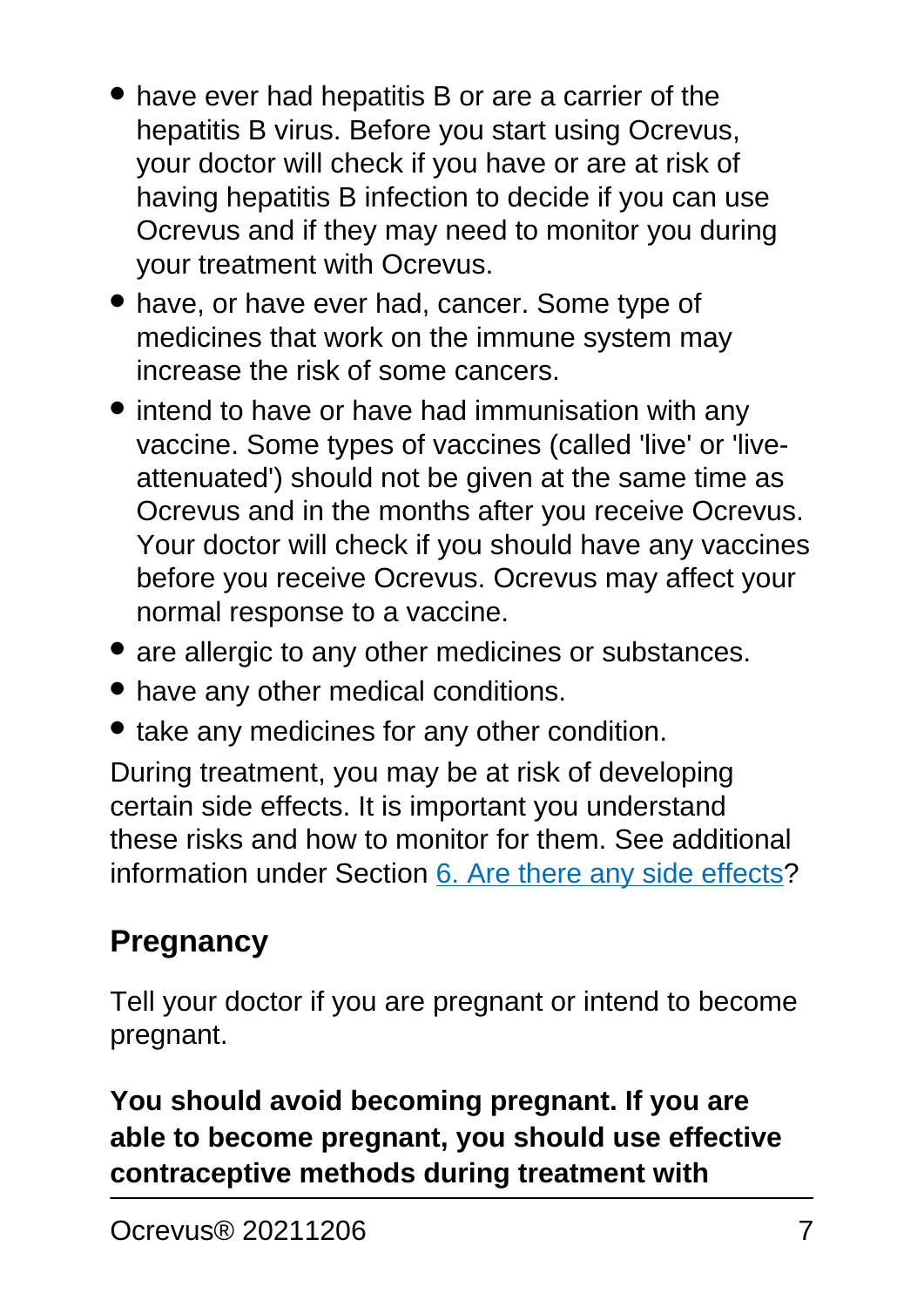**Ocrevus and for at least 6 months after your last infusion of Ocrevus.**

## **Breastfeeding**

Talk to your doctor if you are breastfeeding or intend to breastfeed.

### **You should avoid breastfeeding while you are using Ocrevus.**

## **Children and Adolescents**

It is not known whether Ocrevus is safe or effective in children and adolescents under 18 years of age, because it has not yet been studied in this age group.

# <span id="page-7-0"></span>**3. What if I am taking other medicines?**

Tell your doctor or pharmacist if you are taking any other medicines, including any medicines, vitamins or supplements that you buy without a prescription from your pharmacy, supermarket or health food shop.

Ocrevus may affect how some medicines work:

• vaccines. Speak to your doctor before you receive any vaccines. You should not have some types of vaccines (called 'live' or 'live-attenuated') while receiving Ocrevus and for several months after until your doctor advises that you can.

These medicines increase your risk of side effects with Ocrevus: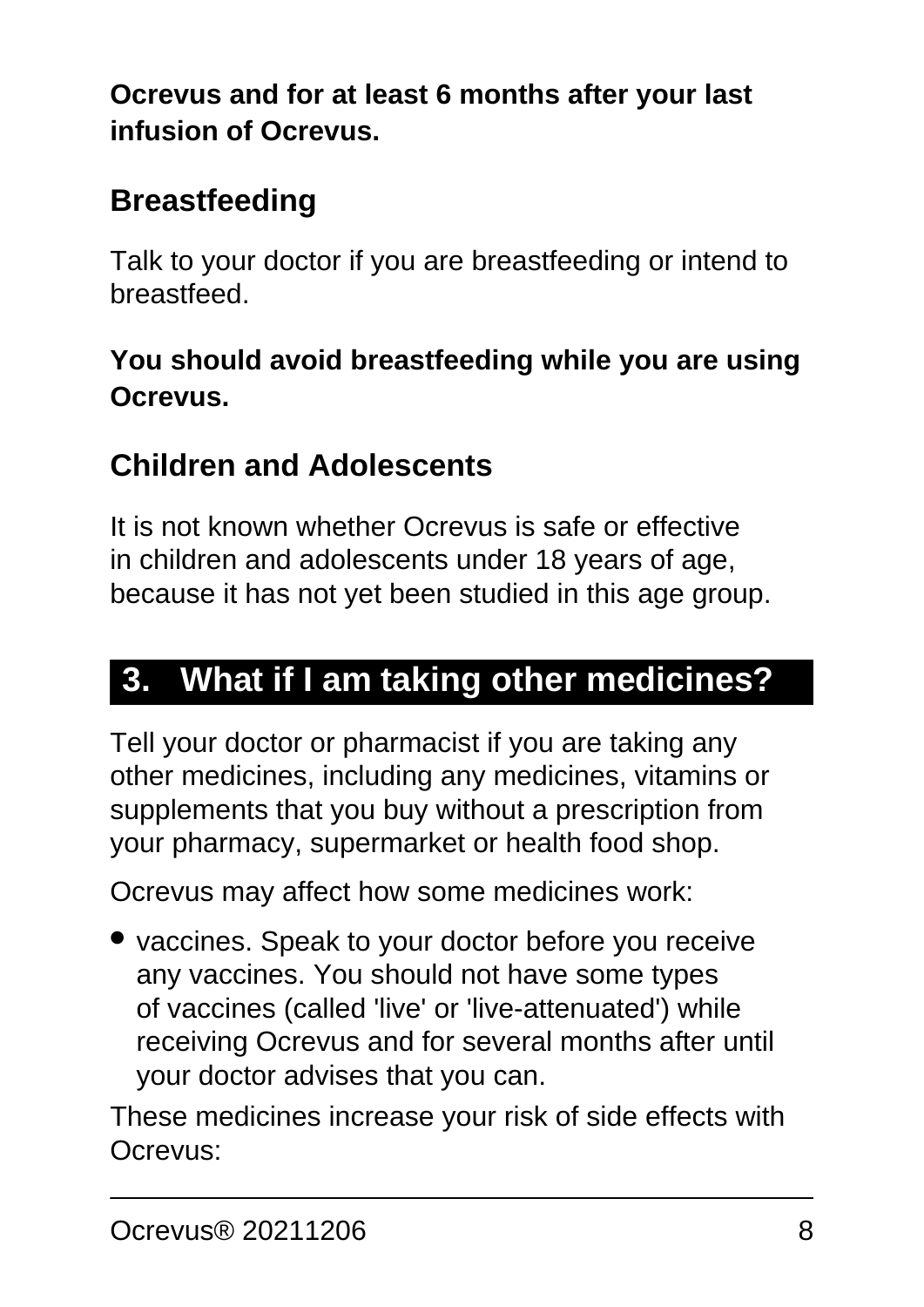- other treatments (including those for MS, or to treat other conditions) which could affect your immune system and so could affect your ability to fight infections. If you have used another MS treatment in the past, your doctor may ask you to stop the other medicine in advance of starting treatment with Ocrevus.
- medicines that lower blood pressure. Ocrevus may lower your blood pressure. Your doctor may ask you to temporarily stop taking your blood pressure medicine before each infusion.

**Check with your doctor or pharmacist if you are not sure about what medicines, vitamins or supplements you are taking and if these affect Ocrevus.**

# <span id="page-8-0"></span>**4. How do I use Ocrevus?**

### **How much to use**

Ocrevus must be prepared by a healthcare professional and will be given in a hospital or clinic. You will have Ocrevus as an intravenous (IV) infusion. It will go slowly into your vein. This will be done by your doctor or nurse.

Before you receive Ocrevus, your doctor or nurse will give you other medicines to help reduce possible side effects such as infusion-related reactions.

- The dose is 600 mg every 6 months.
- Your first 600 mg will be given as 2 separate intravenous infusions (300 mg each), given 2 weeks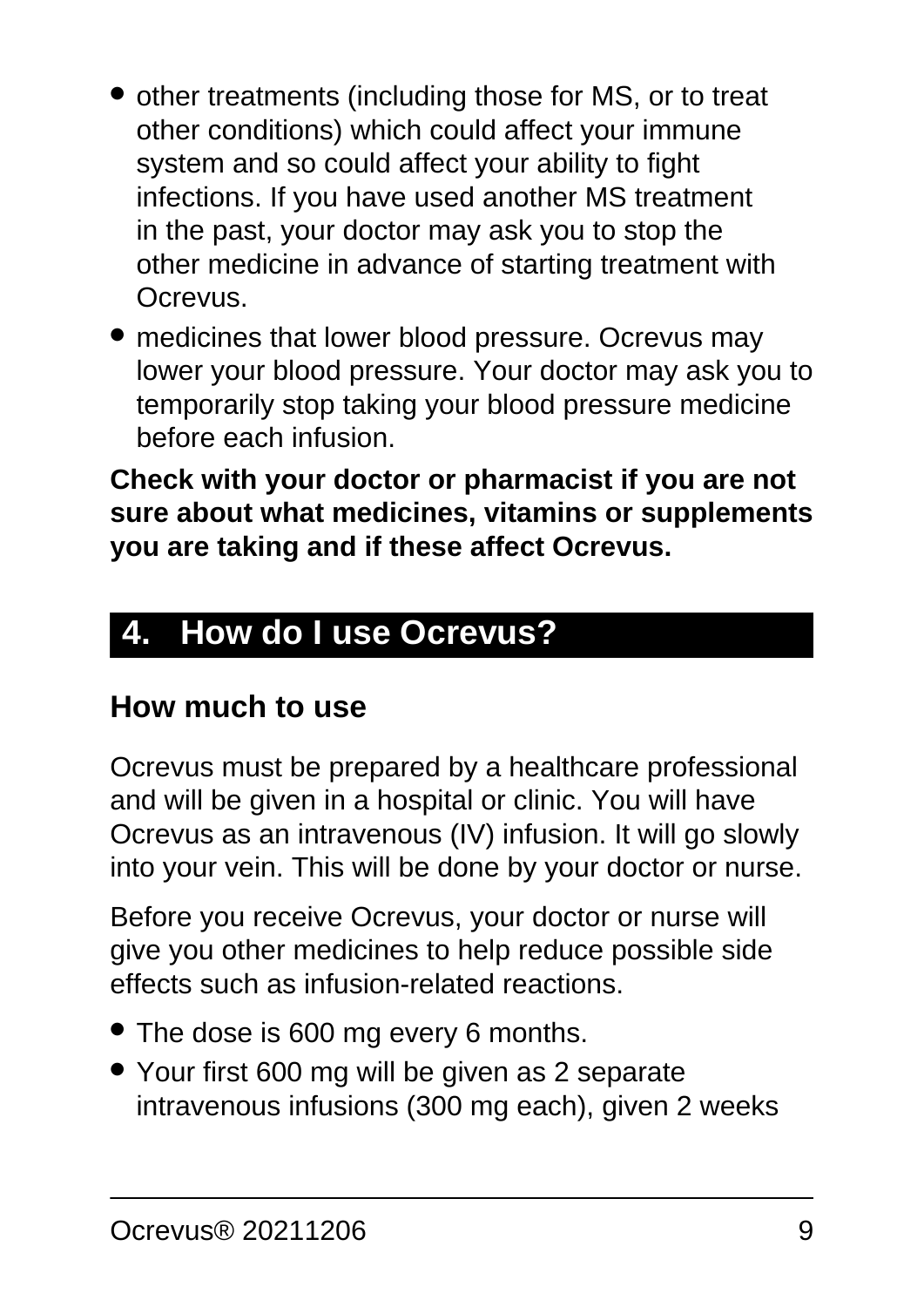apart by a doctor or nurse. Each infusion will take about 2 hours and 30 minutes.

- Your next 600 mg doses of Ocrevus will be given as a single intravenous infusion every 6 months. These infusions will take either about 2 hours or 3 hours and 30 minutes depending on the infusion rate prescribed by your doctor.
- Your doctor or nurse will closely monitor you during each infusion and may adjust your infusion rate depending on how well each dose is tolerated.
- Follow the instructions provided and use Ocrevus until your doctor tells you to stop.

# **If you miss your infusion**

If you forget or miss your appointment for your infusion, do not wait until the next planned infusion but make another appointment as soon as possible. Your doctor may need to change the timing of your later infusions.

# **If you use too much Ocrevus**

Your dose of Ocrevus is given to you by infusion under the supervision of a doctor or nurse. However, if you think that you have received too much Ocrevus, you may need urgent medical care.

### **You should immediately:**

- phone the Poisons Information Centre (**by calling 13 11 26**), or
- contact your doctor, or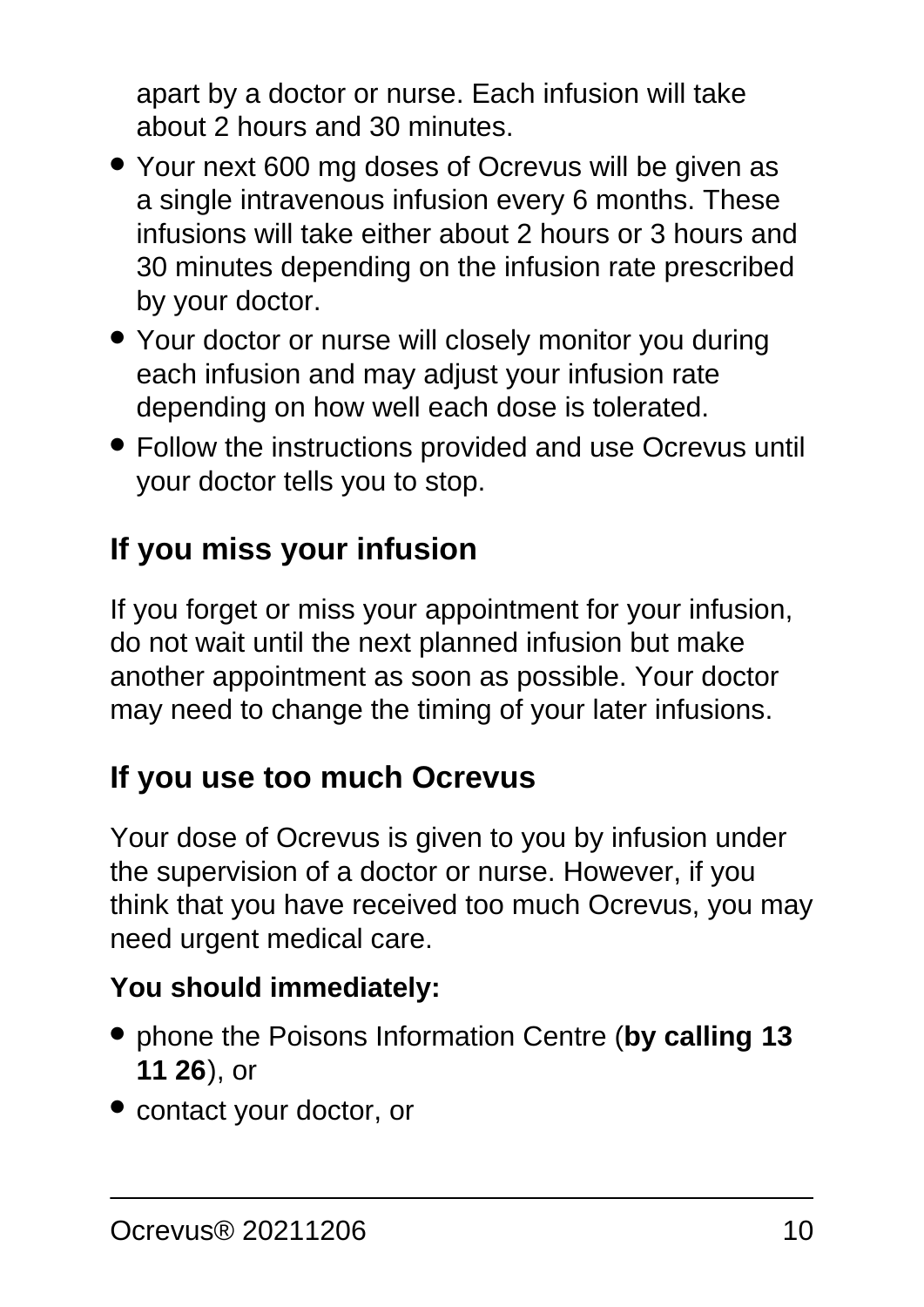• go to the Emergency Department at your nearest hospital.

**You should do this even if there are no signs of discomfort or poisoning.**

# <span id="page-10-0"></span>**5. What should I know while using Ocrevus?**

## **Things you should do**

- Tell your partner or caregiver about your Ocrevus treatment. They might notice symptoms that you do not, such as changes in movement or behaviour, which your doctor may need to investigate.
- If you plan to become pregnant or you become pregnant during treatment with Ocrevus, tell the doctor right away. Tell your baby's doctor about your treatment with Ocrevus so that they can consider this in the timing of your baby's vaccinations.
- Tell your doctor if you have any signs and symptoms of infection even if it has been some time (e.g. several weeks or months) since your last infusion. Your doctor may need to do a blood test to check your white blood cell levels.
- Tell your doctor if you have any new medical conditions or plan to take any new medicines for any other condition.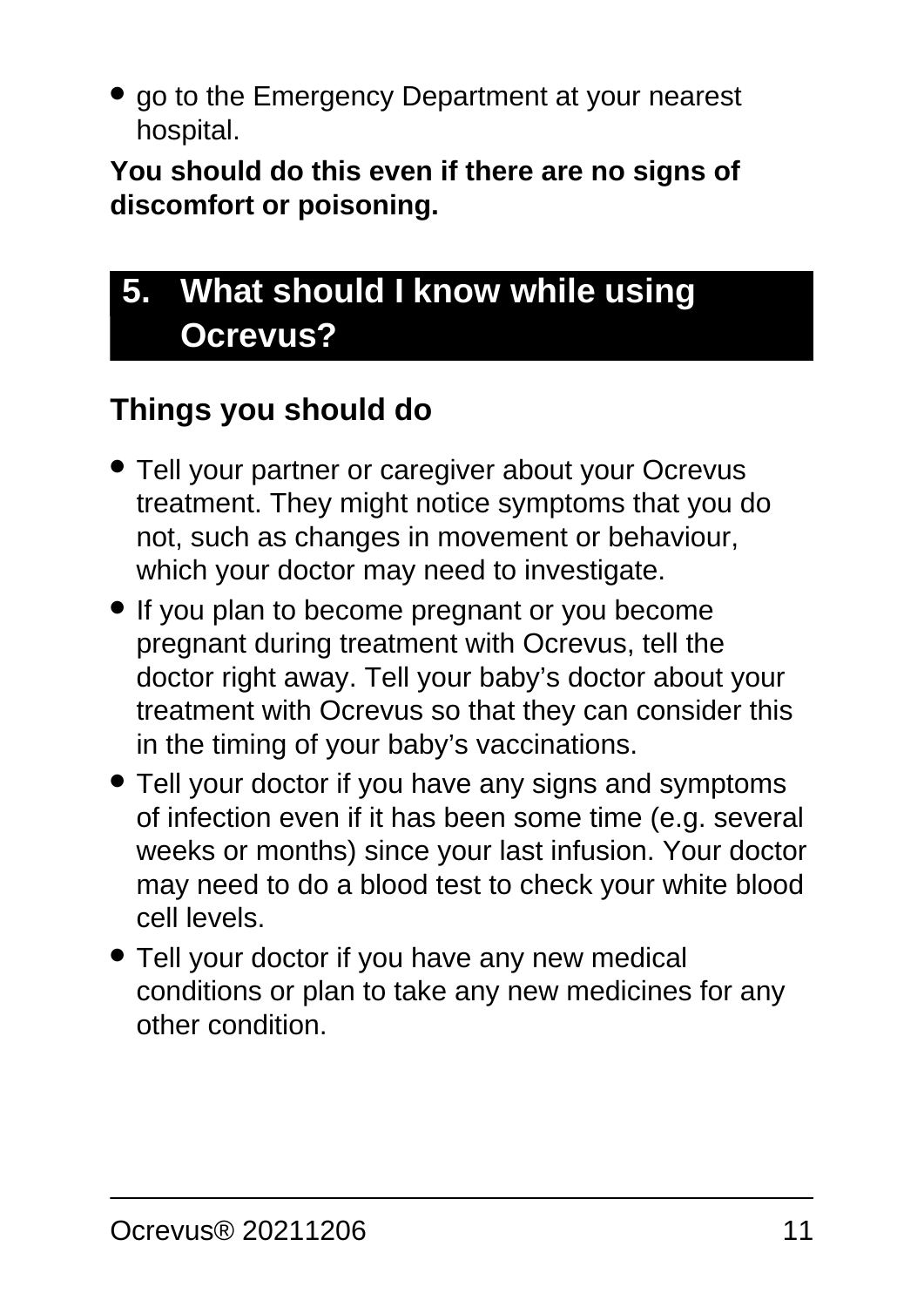# **Call your doctor straight away if you:**

- have any signs or symptoms of infusion related reactions or allergic reactions.
- think your multiple sclerosis is getting worse or if you or your partner or caregiver notice any new or unusual symptoms such as changes in movement or behaviour. There have been very rare reports of serious brain infection, called progressive multifocal leukoencephalopathy (PML) which can cause severe disability or be life-threatening. Symptoms of PML can be similar to those of MS.

Remind any doctor, nurse, dentist or pharmacist you visit that you are using Ocrevus.

### **Things you should not do**

- Do not stop using this medicine without talking to your doctor first.
- Do not take any other medicines, whether they require a prescription or not without first telling your doctor or consulting with a pharmacist.

## **Driving or using machines**

Be careful before you drive or use any machines or tools until you know how Ocrevus affects you.

It is not known whether Ocrevus can affect you being able to drive or use any tools or machines.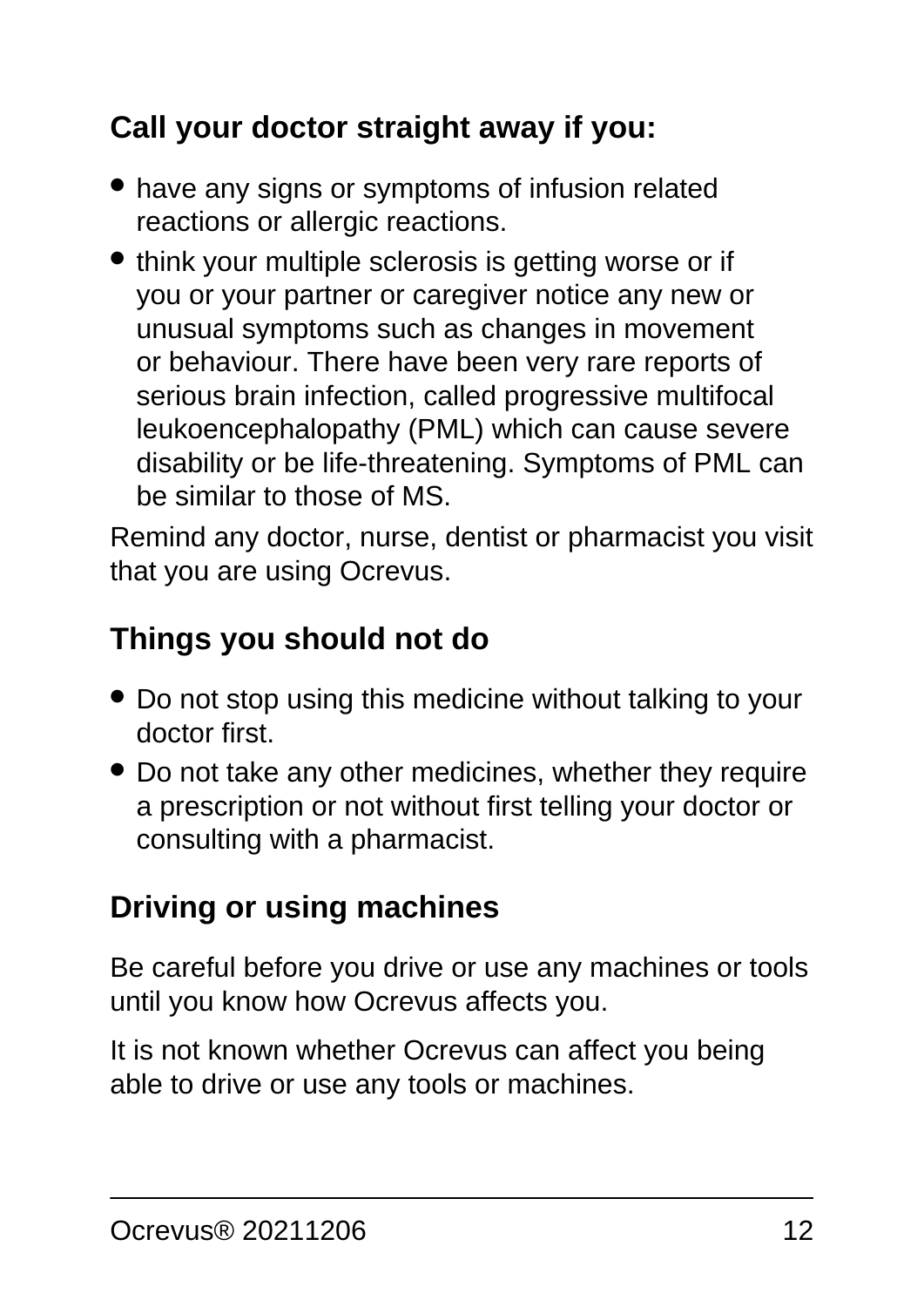## **Looking after your medicine**

- Refrigerate, do not freeze. Store between 2°C and 8°C. Do not shake it.
- Keep the vial in the carton to protect it from light.

Follow the instructions in the carton on how to take care of your medicine properly.

#### **Keep it where young children cannot reach it.**

### **Getting rid of any unwanted medicine**

If you no longer need to use this medicine or it is out of date, take it to any pharmacy for safe disposal.

Do not use this medicine after the expiry date.

# <span id="page-12-0"></span>**6. Are there any side effects?**

All medicines can have side effects. If you do experience any side effects, most of them are likely to be minor and temporary. However, some side effects may need medical attention.

See the information below and, if you need to, ask your doctor or pharmacist if you have any further questions about side effects.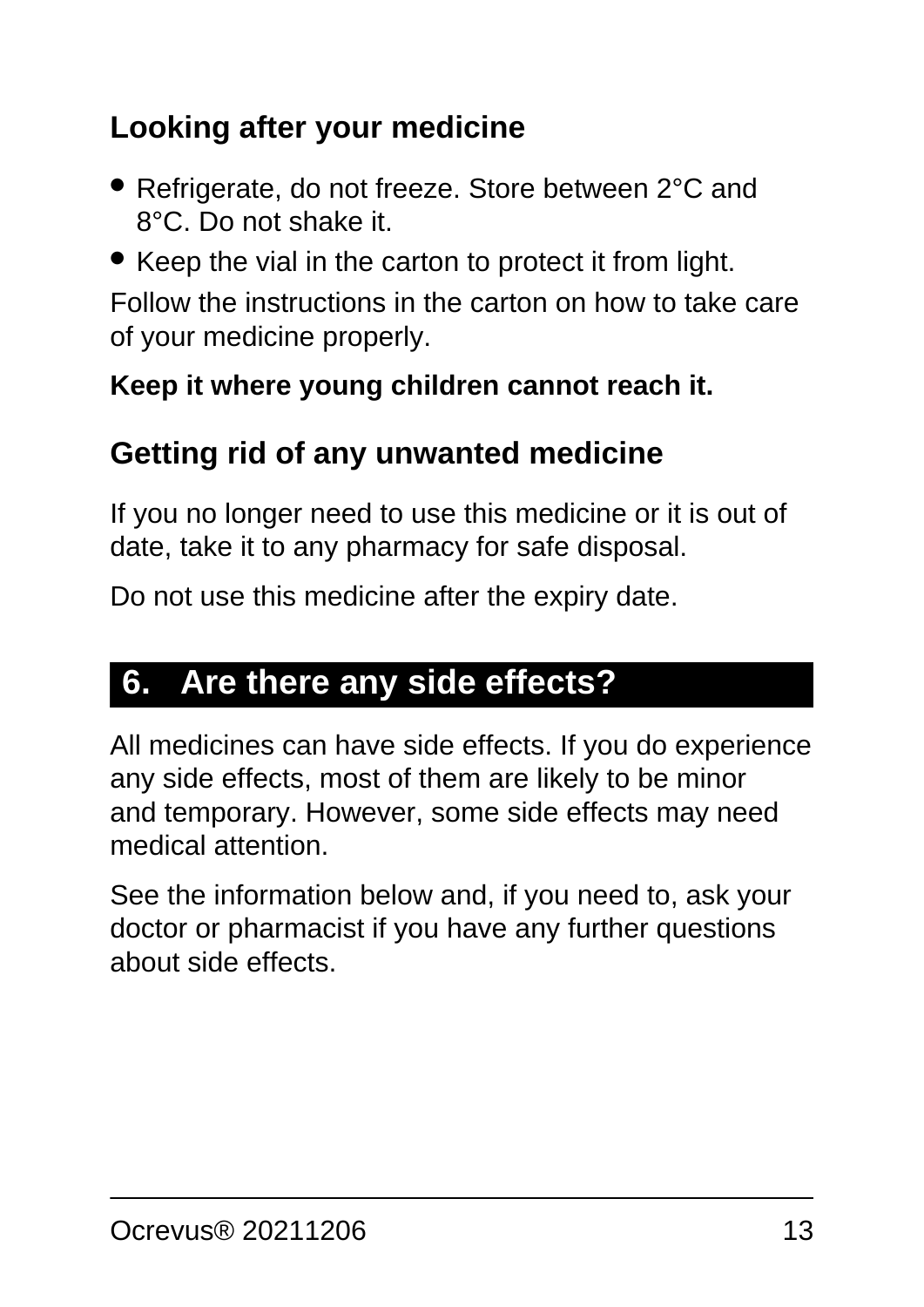### **Less serious side effects**

| <b>Less serious side effects</b>                                                                                                                                                                                           | <b>What to do</b>            |
|----------------------------------------------------------------------------------------------------------------------------------------------------------------------------------------------------------------------------|------------------------------|
| Infections such as:                                                                                                                                                                                                        | Tell your doctor or nurse    |
| viral infection (influenza)                                                                                                                                                                                                | straight away if you have    |
| respiratory tract                                                                                                                                                                                                          | any of these serious         |
| infection (runny nose,                                                                                                                                                                                                     | side effects, even if it     |
| sneezing, sore throat,                                                                                                                                                                                                     | has been sometime            |
| cough, fever, fatigue,                                                                                                                                                                                                     | since your last infusion.    |
| weakness, shortness of                                                                                                                                                                                                     | These side effects can       |
| breath)                                                                                                                                                                                                                    | sometimes be serious.        |
| inflammation or infection                                                                                                                                                                                                  | If you experience signs      |
| of the sinuses - sinusitis                                                                                                                                                                                                 | and symptoms of infection,   |
| (feeling of pressure or                                                                                                                                                                                                    | your doctor may need to      |
| pain in the cheeks and                                                                                                                                                                                                     | do a blood test to check     |
| forehead)                                                                                                                                                                                                                  | your white blood cell levels |
| inflammation or infection                                                                                                                                                                                                  | even if it has been some     |
| of the lung - bronchitis                                                                                                                                                                                                   | time (e.g. several weeks     |
| (cough, chest pain,                                                                                                                                                                                                        | or months) since your last   |
| fever)                                                                                                                                                                                                                     | infusion.                    |
| build up of mucus in the<br>nose and throat<br>infection of the<br>stomach and bowel -<br>gastroenteritis (nausea<br>or vomiting, fever)<br>eye inflammation or<br>infection - conjunctivitis<br>(itchy, red or sore eyes) |                              |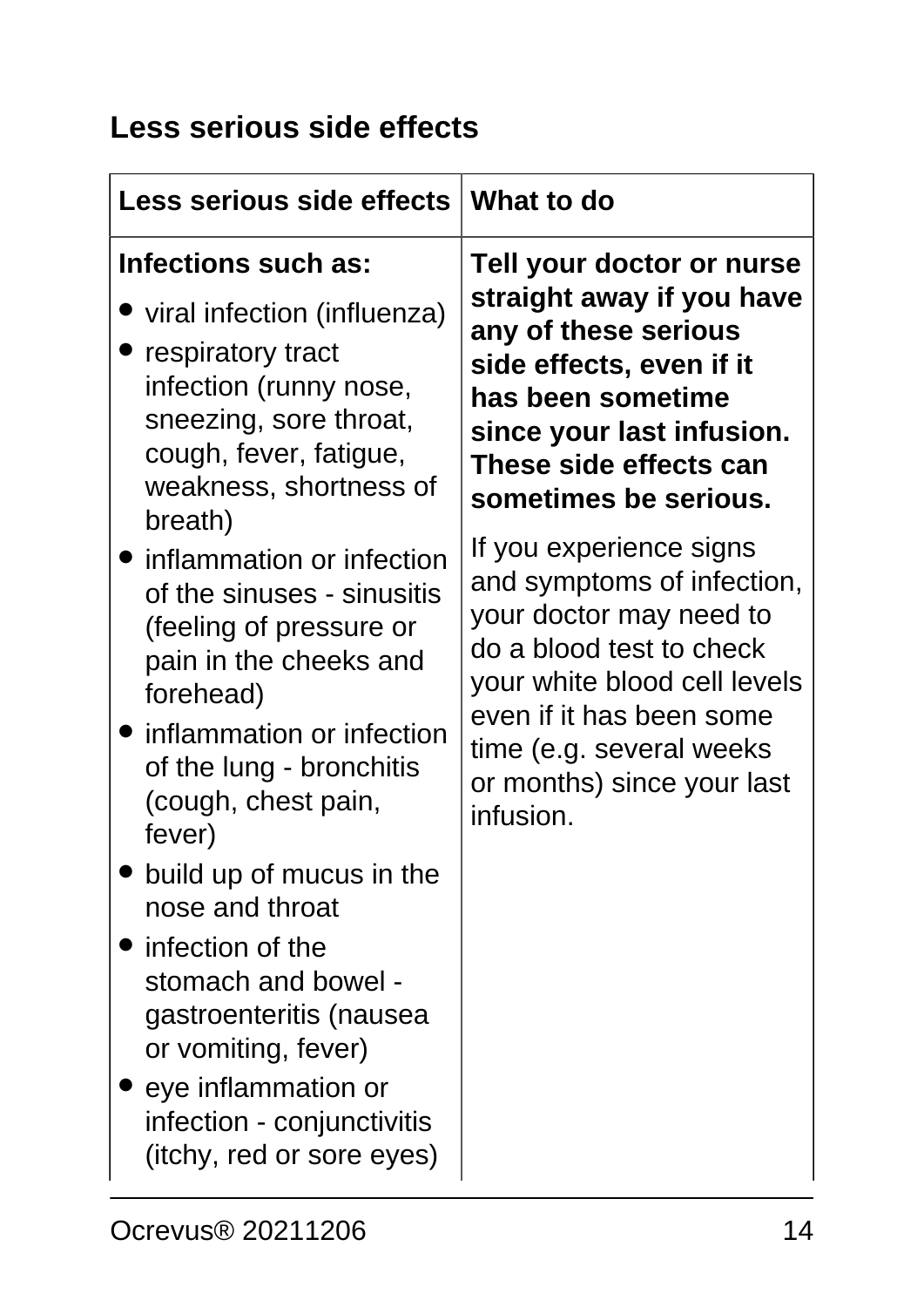| Less serious side effects   What to do                                   |  |
|--------------------------------------------------------------------------|--|
| • skin infection - cellulitis<br>(rash, itching or hives on<br>the skin) |  |

# **Serious side effects**

| <b>Serious side effects</b>                                                                                                                                                   | What to do                                                                                                                                                                                     |
|-------------------------------------------------------------------------------------------------------------------------------------------------------------------------------|------------------------------------------------------------------------------------------------------------------------------------------------------------------------------------------------|
| <b>Infusion related</b><br>reactions or allergic<br>reactions:                                                                                                                | During your infusion,<br>tell your doctor or nurse<br>straight away if you<br>experience signs and<br>symptoms of infusion<br>related reactions.<br>After your infusion, call                  |
| Infusion related reactions<br>can happen during the<br>infusion and within 24<br>hours after the infusion.                                                                    |                                                                                                                                                                                                |
| Symptoms may include,<br>but are not limited to:<br><i>itchy skin</i><br>rash<br>• hives<br>$\bullet$ redness of the skin<br>throat irritation or pain<br>shortness of breath | your doctor straight<br>away or go straight<br>to the Emergency<br>Department at your<br>nearest hospital if you<br>notice any of these side<br>effects. These may be<br>serious side effects. |
| $\bullet$ swelling of the throat,<br>face, lips, tongue, or<br>other parts of the body                                                                                        | Tell to your doctor<br>straight away if you<br>have any of these side<br>effects, even if it has                                                                                               |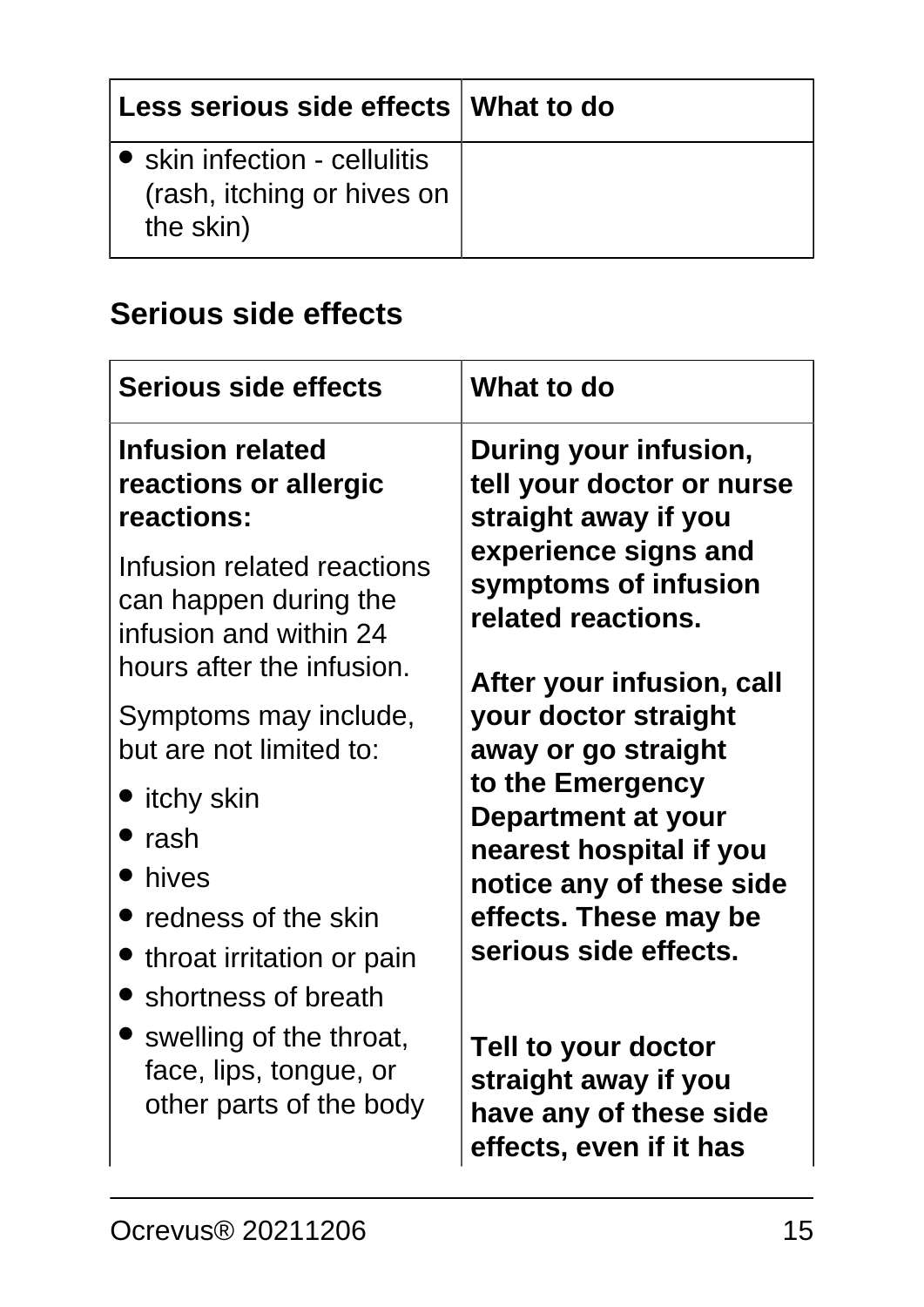| <b>Serious side effects</b>                                  | What to do                                 |
|--------------------------------------------------------------|--------------------------------------------|
| $\bullet$ redness on your face<br>(flushing)                 | been sometime since<br>your last infusion. |
| · low blood pressure                                         |                                            |
| fever                                                        |                                            |
| fatigue                                                      |                                            |
| nausea                                                       |                                            |
| • headache                                                   |                                            |
| • fast heart beat                                            |                                            |
| Infections and signs or<br>symptoms such as:                 |                                            |
| $\bullet$ fever or chills                                    |                                            |
| cough that does not go<br>away                               |                                            |
| herpes (such as cold<br>sore, shingles and<br>genital sores) |                                            |

**Tell your doctor or pharmacist if you notice anything else that may be making you feel unwell.**

Other side effects not listed here may occur in some people.

## **Reporting side effects**

After you have received medical advice for any side effects you experience, you can report side effects to the Therapeutic Goods Administration online at [www.tga.gov.au/reporting-problems.](http://www.tga.gov.au/reporting-problems) By reporting side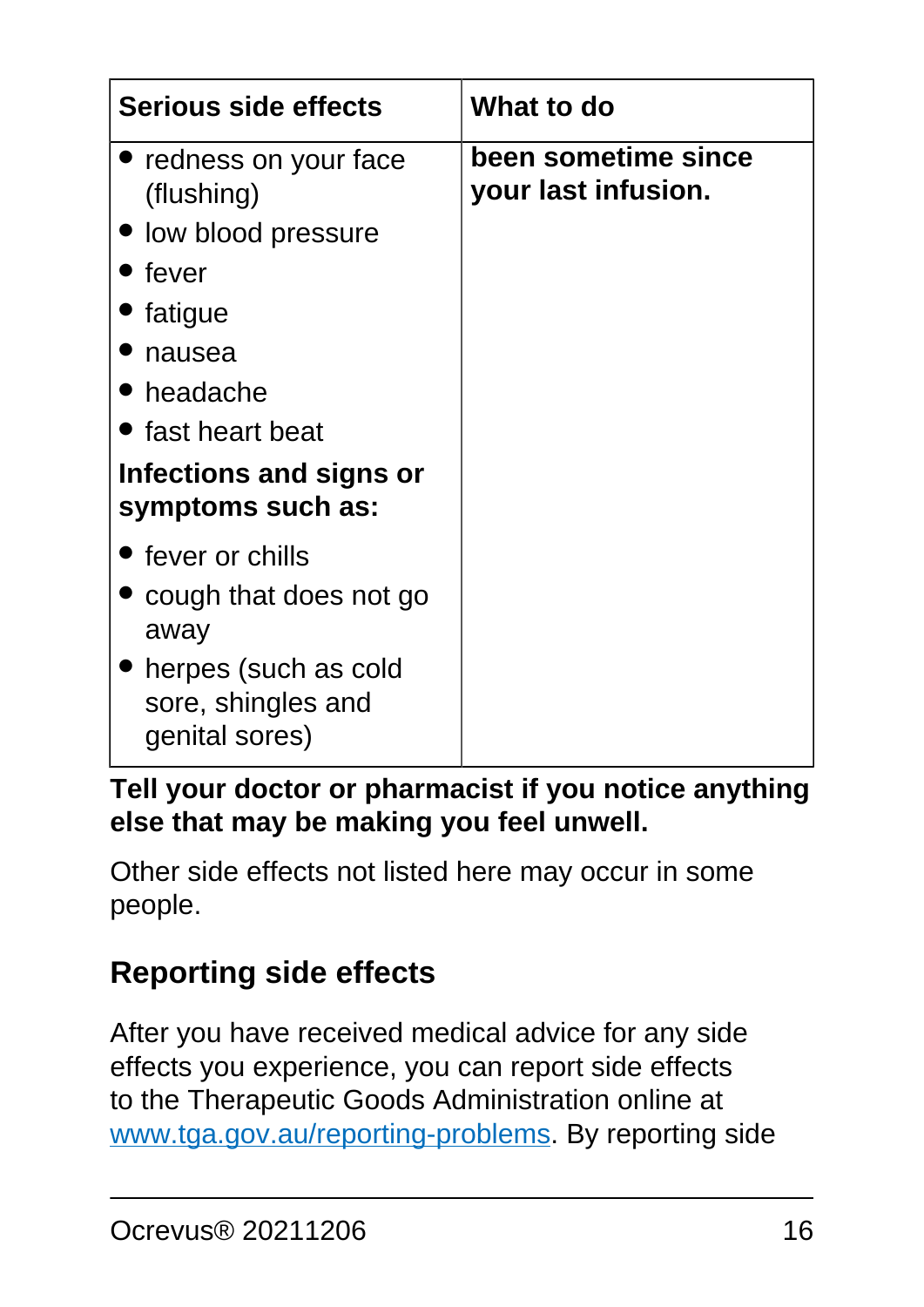effects, you can help provide more information on the safety of this medicine.

**Always make sure you speak to your doctor or pharmacist before you decide to stop taking any of your medicines.**

# <span id="page-16-0"></span>**7. Product details**

This medicine is only available with a doctor's prescription.

### **What Ocrevus contains**

| <b>Active ingredient</b><br>(main ingredient) | Each vial of Ocrevus<br>contains 300 mg of<br>ocrelizumab |
|-----------------------------------------------|-----------------------------------------------------------|
| <b>Other ingredients</b>                      | sodium acetate trihydrate                                 |
| (inactive ingredients)                        | trehalose dehydrate                                       |
|                                               | acetic acid - glacial                                     |
|                                               | polysorbate 20                                            |
|                                               | water for injections                                      |
| <b>Potential allergens</b>                    | <b>None</b>                                               |

**Do not use this medicine if you are allergic to any of these ingredients.**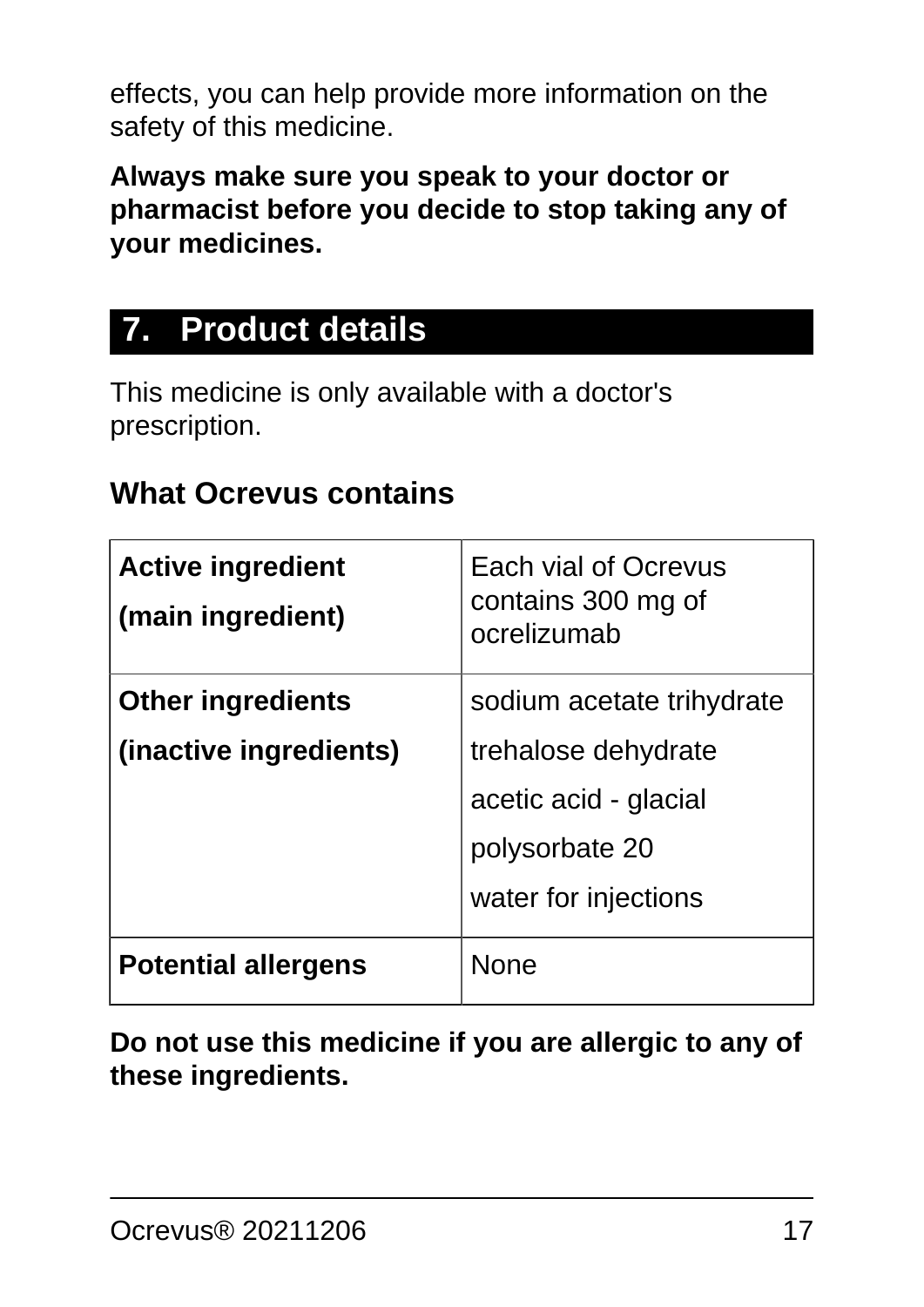### **What Ocrevus looks like**

Ocrevus is registered on the ARTG as AUST R 275778.

Ocrevus is supplied as a single-dose glass vial containing 10 mL of solution for intravenous infusion (30 mg/mL). Ocrevus is diluted before infusion into a vein.

Ocrevus is a clear or slightly opalescent, and colourless to pale brown liquid.

### **Who distributes Ocrevus**

Ocrevus is supplied in Australia by:

Roche Products Pty Limited

ABN 70 000 132 865

Level 8, 30-34 Hickson Road

Sydney NSW 2000

Australia

Website: [www.roche-australia.com/](http://www.roche-australia.com/) or [www.medinfo.roche.com](http://www.medinfo.roche.com) accessible by scanning the below QR code:



This leaflet is for people in Australia only. If you are not in Australia, you can contact Roche/Genentech in your country at [www.medinfo.roche.com.](http://www.medinfo.roche.com)